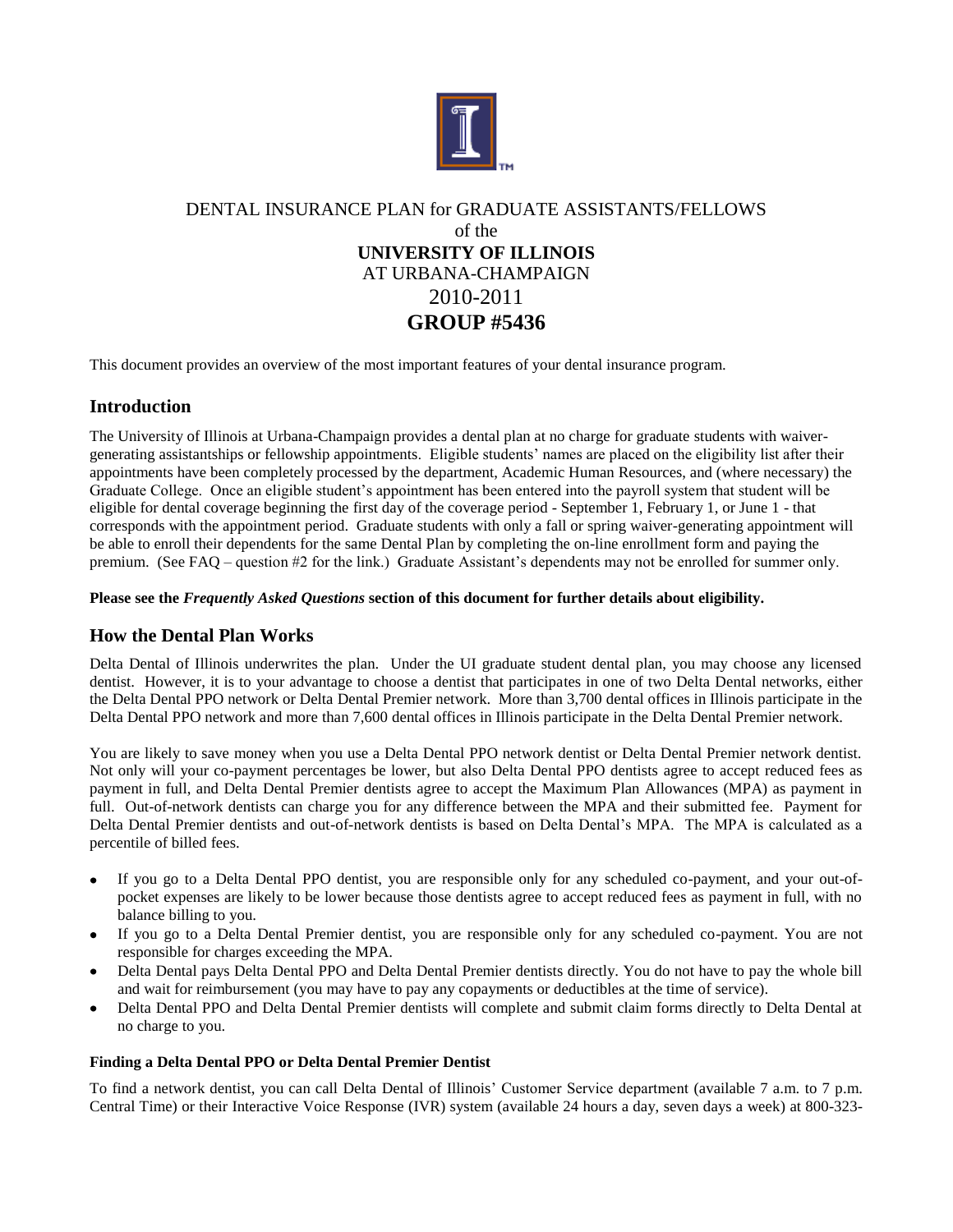1743. You can also access a dentist directory on Delta Dental of Illinois' Web site at [www.deltadentalil.com](http://www.deltadentalil.com/) by clicking Dentist Search in the Subscriber section.

To receive treatment, just call the dental office and make an appointment. At your first appointment, give the dentist:

- your group number: 5436;
- the plan member's (student's) University Identification Number (UIN).

You can:

- change dentists at any time without pre-approval;  $\bullet$
- select a different dentist for each member of your family;
- receive dental care anywhere in the United States.

If you go to a dentist who is not part of the Delta Dental network, you will still be covered, but you may have to pay more. If the fee exceeds Delta Dental's MPA, you must pay the difference in addition to your co-payment. You may have to pay the entire bill at the time of treatment and wait for reimbursement. You may also have to file your own claim or pay a service charge to the dentist to do so. Claim forms are available on Delta Dental of Illinois' Web site at [www.deltadentalil.com](http://www.deltadentalil.com/) under the Forms link in the Subscriber section. You can also call Delta Dental of Illinois' Customer Service department at 800-323-1743 to obtain a form. Payment for services rendered by an out-of-network dentist will be paid directly to you.

# **Services Covered**

This dental insurance plan covers office exams, X-rays, cleanings, fillings, crowns, inlays/onlays, and root canals. The maximum benefit per plan year is \$1,000 per person. While there are three semesters – fall, spring, and summer – the maximum benefit payable for the entire period is \$1,000 per person. You may contact Delta Dental of Illinois at (800) 323- 1743 if you have questions about any of the services.

# **Principal Benefits and Covered Services**

Plan Year: **Fall: September 1, 2010 – August 31, 2011 Spring: February 1, 2011- August 31, 2011 Summer: June 1, – August 31, 2011 (Graduate Assistants/Fellows only)**

# **Maximum Benefit**

| Per Plan Year:              | $$1,000$ per person. While there are three semesters – fall, spring, and summer – the<br>maximum benefit payable for the entire period is \$1,000 per person.                                                                                                                               |
|-----------------------------|---------------------------------------------------------------------------------------------------------------------------------------------------------------------------------------------------------------------------------------------------------------------------------------------|
| Deductible:                 | \$45 Individual/\$135 Family (Applies to all basic and major services only).                                                                                                                                                                                                                |
| Co-payment:                 | Varies based on whether you go to (a) a Delta Dental PPO network dentist or Delta Dental Premier<br>network dentist, or (b) to an out-of-network dentist.                                                                                                                                   |
|                             | You will likely save money if you use a Delta Dental PPO dentist or Delta Dental Premier<br>dentist.                                                                                                                                                                                        |
|                             | Delta Dental PPO dentists agree to accept reduced fees as payment in full, and Delta Dental Premier<br>dentists agree to accept the Maximum Plan Allowances (MPA) as payment in full. Out-of-network<br>dentists can charge you for any difference between the MPA and their submitted fee. |
| <b>Preventive Services:</b> | $O_{\rm rel}$ arom Twice per year, but no more frequently than aroung 6 months.                                                                                                                                                                                                             |

Oral exam – Twice per year, but no more frequently than every 6 months. X-rays – as needed, but not more than two bitewings a year and full-mouth x-rays once in a 36-month interval. Prophylaxis (cleaning) – Twice per year, but no more frequently than every 6 months.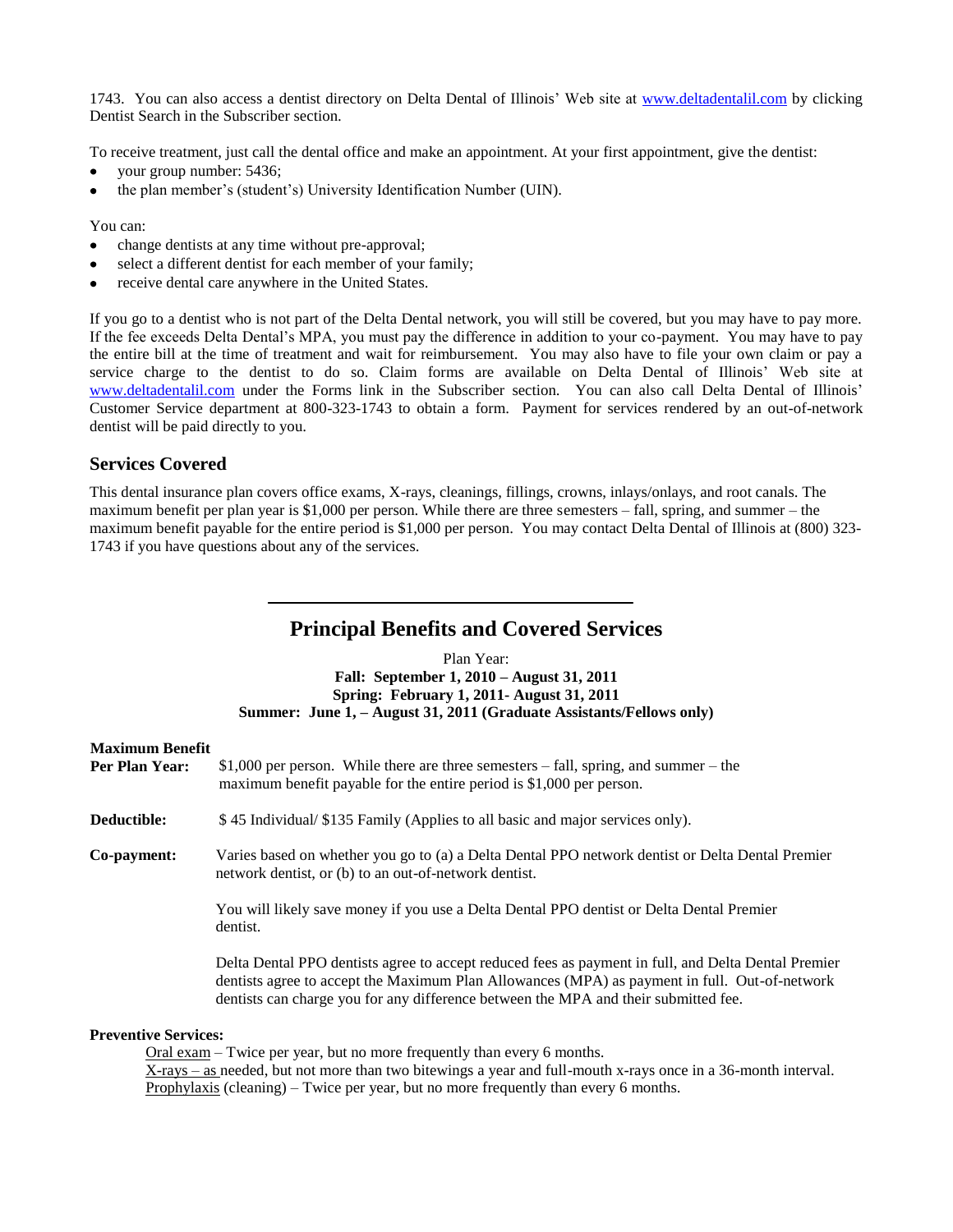| Delta Dental PPO dentist: | Delta Dental pays 100% of reduced fee*                       |
|---------------------------|--------------------------------------------------------------|
|                           | Delta Dental Premier dentist: Delta Dental pays 100% of MPA* |
| Out-of-network dentist:   | Delta Dental pays 90% of MPA*                                |

### **Basic Services: (Deductible applies to all Basic Services)**

Restorations (fillings, including posterior composites (tooth-colored fillings on back teeth) Simple extractions\*\*

| Delta Dental PPO dentist: | Delta Dental pays 80% of reduced fee*                       |
|---------------------------|-------------------------------------------------------------|
|                           | Delta Dental Premier dentist: Delta Dental pays 80% of MPA* |
| Out-of-network dentist:   | Delta Dental pays 70% of MPA*                               |

### **Major Restorative Services: (Deductible applies to all Major Services)**

Crowns Inlays/Onlays Root Canals and related procedures Implant Therapy

|                         | Delta Dental PPO dentist: Delta Dental pays 50% of Table of Allowance |
|-------------------------|-----------------------------------------------------------------------|
| Delta Premier dentist:  | Delta Dental pays 50% of Table of Allowance                           |
| Out-of-network dentist: | Delta Dental pays 50% of Table of Allowance                           |

### **Enhanced Benefit Program**

Delta Dental of Illinois' Enhanced Benefits Program integrates medical and dental care – where oral health meets overall health. **This program enhances coverage for individuals who have specific health conditions that can be positively affected by additional oral health care.** These enhancements are based on scientific evidence that shows treating and preventing oral disease in these situations can improve overall health.

**Our Enhanced Benefits Program includes additional cleanings and/or applications of topical fluoride**. The program addresses the unique health challenges faced by people with conditions that put them at risk for oral health disease, and can also play an important role in the management of an individual's medical condition. The costs of the additional cleanings and fluoride treatments will be applied to enrollees' annual maximum.

**To receive these benefits, an individual MUST enroll in the Enhanced Benefits Program. To enroll: 1) go to the home page of Delta Dental of Illinois' Web site at [www.deltadentalil.com,](http://www.deltadentalil.com/) 2) click on the Subscriber section, and 3) click on the "Enhanced Benefits Program" link.** (You must be a registered user of the Subscriber Connection to enroll for the Enhanced Benefits.)

## **Those eligible for Delta Dental of Illinois' Enhanced Benefits Program include**:

- $\bullet$ **People with periodontal (gum) disease**. Enrollees with periodontal disease are eligible for **two additional teeth cleanings**, either prophylaxis (general cleaning) or periodontal maintenance, in a benefit year. Additionally, the enrollee is eligible for **fluoride applications.**
- $\bullet$ **People with diabetes**. Enrollees with diabetes are eligible for **two additional teeth cleanings**, either prophylaxis (general cleaning) or periodontal maintenance, in a benefit year.
- **Pregnant women**. Pregnant enrollees are eligible for **one additional teeth cleaning**, either prophylaxis (general  $\bullet$ cleaning) or periodontal maintenance visit during the time of the pregnancy.
- **People with high-risk cardiac conditions**. People with high-risk cardiac conditions are eligible for **two**  $\bullet$ **additional teeth cleanings**, either prophylaxis (general cleaning) or periodontal maintenance, in a benefit year. *Conditions include: a history of infective endocarditis; certain congenital heart defects such as having one ventricle instead of the normal two; artificial heart valves; heart valve defects caused by acquired conditions like rheumatic heart disease; hypertropic cardiomyopathy; pulmonary shunts or conduits; and/or mitral valve prolapse with regurgitation (blood leakage).*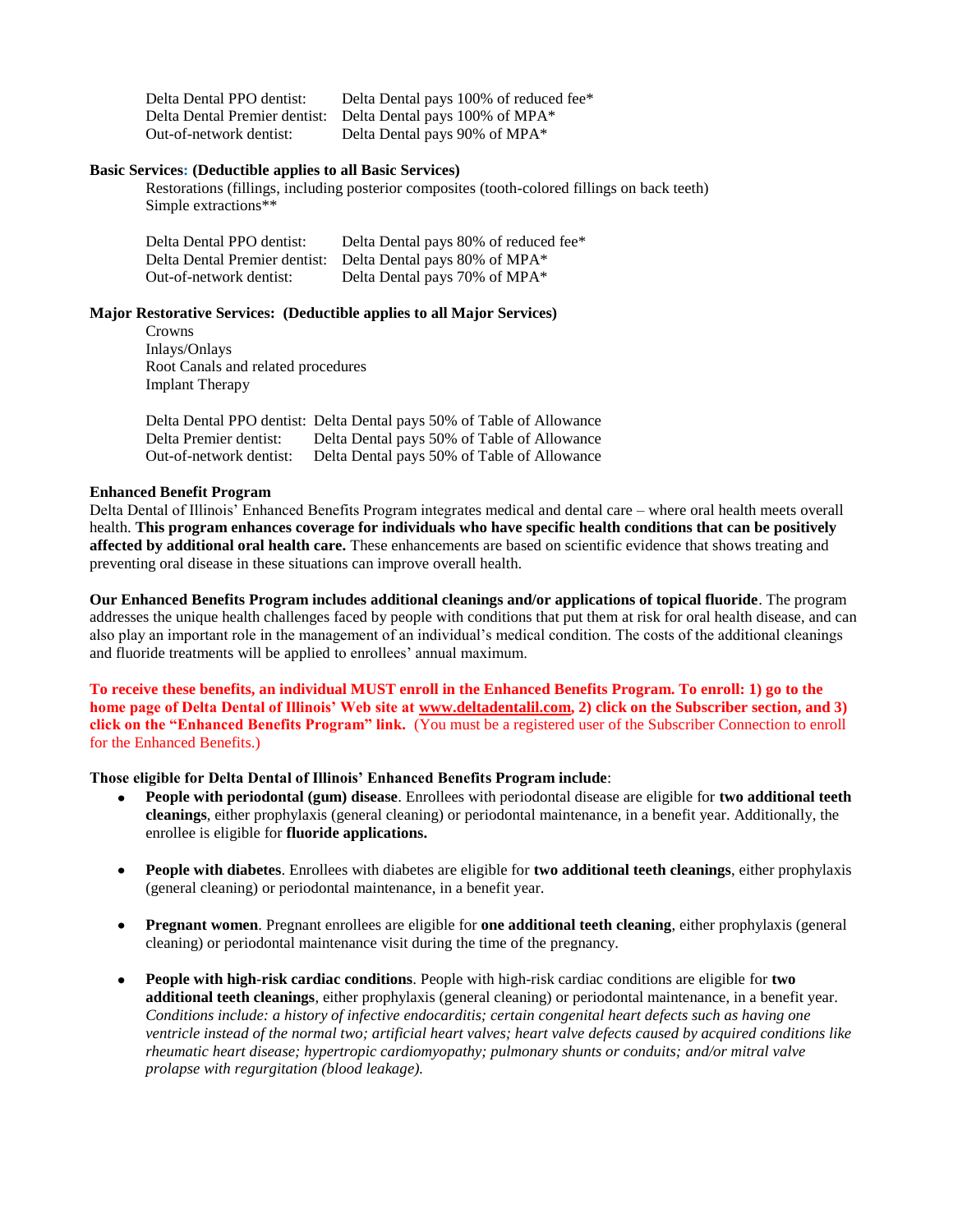- $\bullet$ **People with kidney failure or who are undergoing dialysis**. People with kidney failure or who are undergoing dialysis are eligible for **two additional teeth cleanings**, either prophylaxis (general cleaning) or periodontal maintenance, in a benefit year.
- **People undergoing cancer-related chemotherapy and/or radiation**. Enrollees who are undergoing cancerrelated chemotherapy and/or radiation are eligible for **two additional teeth cleanings**, either prophylaxis (general cleaning) or periodontal maintenance, in a benefit year. Additionally, the enrollee is eligible for **fluoride applications**.
- **People with suppressed immune systems due to HIV positive status, organ transplant, and/or stem cell (bone marrow) transplant**. Enrollees who have suppressed immune systems due to HIV positive status, organ transplant, and/or stem cell (bone marrow) transplant are eligible **for two additional teeth cleanings**, either prophylaxis (general cleaning) or periodontal maintenance, in a benefit year. Additionally, the enrollee is eligible for **fluoride applications.**
- **People at risk for oral cancer**. The OralCDx brush biopsy is a powerful tool in the **early detection of oral cancer/precancerous cells** – and represents a major breakthrough in the fight against oral cancer. The procedure is indicated to evaluate unexplained tiny white and red lesions – and the software used to analyze the samples can spot a precancerous/cancerous cell even if it is partially obscured by other cells.

*\* You are not responsible for charges exceeding the reduced fee or MPA if you go to a Delta Dental PPO or Delta Dental Premier dentist, respectively. You are responsible for charges exceeding the MPA if you go to an out-of-network dentist.*

*\*\* Extraction of a completely bony or partially bony wisdom tooth typically is covered under health insurance plans such as the UI Student Insurance Plan.*

# **Frequently Asked Questions About Your Delta Dental Plan**

**Question:** *Who is eligible for coverage under this dental plan?*

**Answer:** Graduate assistants and fellows, and dependents of these individuals are eligible for coverage.

The plan provides coverage at no charge for graduate students with waiver-generating assistantship or fellowship appointment during the fall and/or spring terms.

These students' names are placed on the eligibility list when their appointment papers have been completely processed by the department, Academic Human Resources, and (where necessary) the Graduate College. Once a student's appointment has been entered into the payroll system, that student will be eligible for coverage beginning the first day of the student's appointment (even if that date already has passed), but in no event any earlier than September 1 for fall, February 1 for spring, and June 1 for summer.

Spouses, domestic partners and dependents of these individuals are also eligible for coverage under this plan. However, there are only two times per year to enroll spouses and dependents – September 1 – September 30, and February 1 – February 28. There is no summer enrollment period for spouses and dependents. To enroll, the student must submit the online eligibility form during the month of September or February and pay the annual premium as shown below. To ascertain whether you are eligible for the dental plan at no cost to you, contact the Graduate College at 333-0035.

# **Question:** *How do I enroll in the dental plan?*

**Answer:** Graduate assistants and fellows whose appointments generate tuition waivers are enrolled automatically in the plan, and the University pays the premiums. Graduate assistants and fellows may enroll their dependents voluntarily by submitting the necessary online enrollment form and paying the annual premium shown below. Note: spouses, domestic partners and dependents may only be voluntarily enrolled during fall and spring enrollment periods. **When you are on the last page of the Delta enrollment website, PRINT OFF THE LAST PAGE and maintain it for your files. This will serve as documentation of your voluntary enrollment.** You may enroll at the website shown below.

# **THE ONLINE ENROLLMENT FORM IS AVAILABLE AT THE WEBSITE SHOWN BELOW.**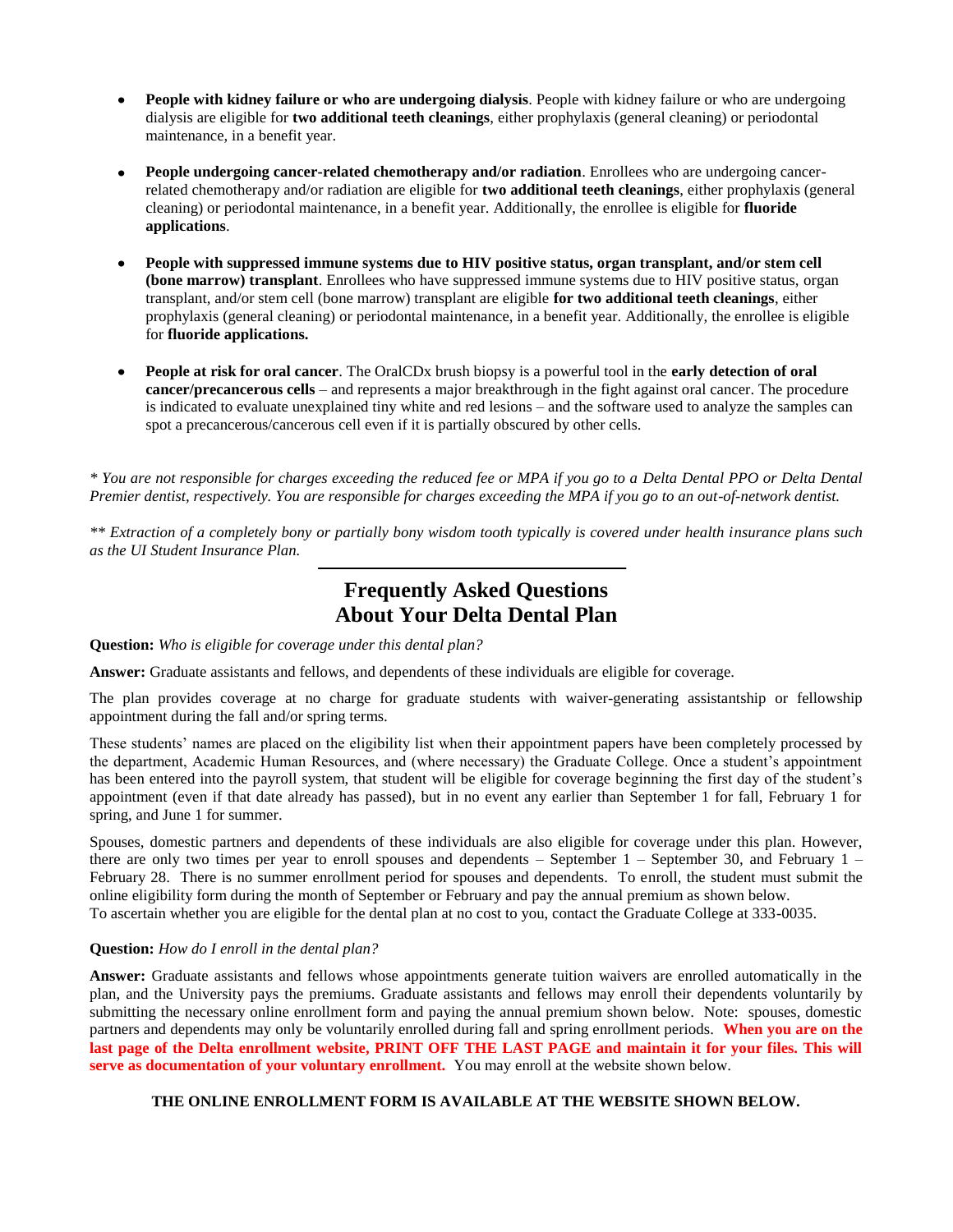The Enrollment/Change Periods for spouse and dependents of graduate assistants are:

*For fall:* **September 1 - September 30, 2010 <http://www-4.deltadentalil.com/uofi.html>** *For spring:* February 1 - February 28, 2011 **<http://www-4.deltadentalil.com/uofi.html>**

#### **Annual Premium Rates**

Graduate assistant's/fellow's spouse/dependents (One person and/or entire family): \$300.00

**\*\*If the premium payment is made by personal check, Delta Dental must receive the check no later than October 15, 2010 for the fall enrollment and March 15, 2011 for the spring enrollment or the enrollment will not be processed.** 

*A graduate assistant or fellow whose premium is paid by the university* who wishes to enroll his/her spouse/dependents will pay \$300 per plan year.

### **Question:** *When is coverage effective?*

**Answer:** For graduate assistants and fellows who are enrolled automatically (*i.e.,* those whose premiums are paid by the university), the effective date of coverage is September 1, 2010, *or* the first day of your appointment, whichever is later. For example, for a graduate assistant whose appointment begins *after* the fall Enrollment/Change Period and who is enrolled automatically, coverage would begin on the date his/her appointment begins, but no earlier than September 1. However, his/her spouse/ dependent(s), by missing the fall Enrollment/Change Period, may not then enroll for coverage until the spring Enrollment/Change Period. Their effective date of coverage would be the date payment is received, but in no instance earlier than February 1. There is no summer enrollment for spouse and dependents.

#### **Coverage, in all instances, will end August 31, 2011**

**Question:** *What happens when my appointment continues one year to the next, or if I voluntarily enroll one year to the next? Is there ever a lapse in coverage?* 

#### **Answer:**

You will not be penalized with a lapse in coverage if you have a continuous appointment from one year to the next, regardless of how late your department might process your appointment. If you voluntarily enroll your dependents in the plan from one year to the next, they will not be penalized with a lapse if you enroll for the plan during the Enrollment/Change Period of the appropriate fall/spring semester. We encourage you to voluntarily enroll your dependents as soon as possible during the Enrollment/Change Period to avoid difficulties. **When you are on the last page of the Delta enrollment website, PRINT OFF THE LAST PAGE and maintain it for your files. This will serve as documentation of your voluntary enrollment.** 

**Question:** *If I voluntarily enrolled my spouse and/or dependents do I need to re-enroll and pay again in the spring, if I enrolled and paid in the fall?*

# **Answer:**

No, the coverage you purchased in the fall is for the period September 1, 2010-August 31, 2011.

# **Question:** *May I use the dentist of my choice?*

**Answer:** Yes. However, if you use a Delta Dental PPO or Delta Dental Premier dentist, your out-of-pocket expenses may be lower.

If you go to a Delta Dental PPO network dentist, your out-of-pocket expenses are likely to be lower because those dentists agree to accept reduced fees as payment in full, with no balance billing to you. In the majority of cases, this will translate into reduced co-payments for you.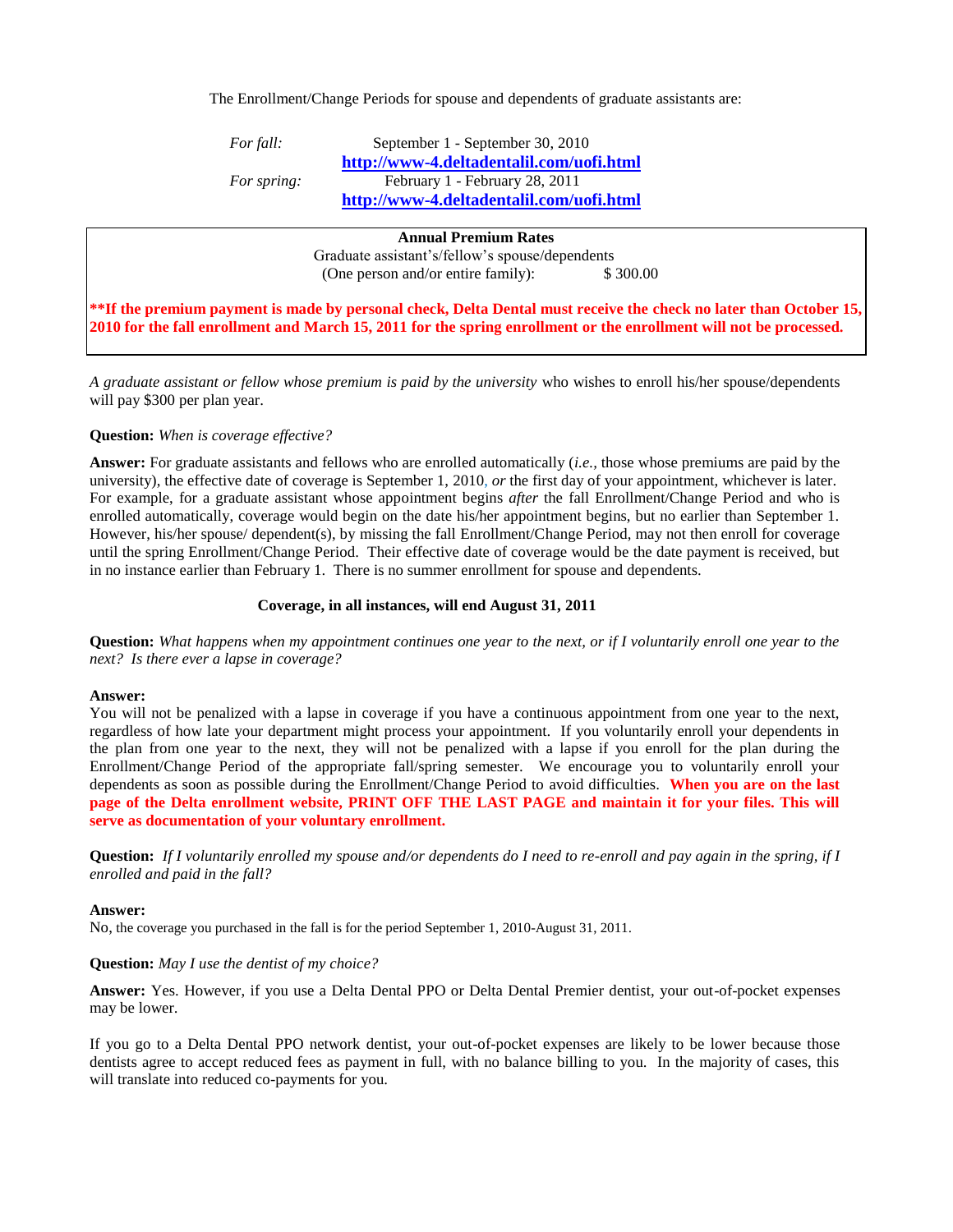Should you go to a Delta Dental Premier network dentist, you may enjoy savings as well. Delta Dental Premier dentists are not allowed to bill the difference between the Maximum Plan Allowances (MPA) and their submitted fee. **Question:** *Where can I get claim forms?*

**Answer:** You may download claim forms from Delta Dental's Web site at [www.deltadentalil.com.](http://www.deltadentalil.com/) (Select *Subscriber,*  and then *Download Forms*.) Delta Dental also accepts ADA approved claim forms available from the dentist.

Delta Dental PPO and Delta Dental Premier Dentists will complete and submit claim forms for you at no charge. Outof-network dentists may require that you complete the form. Completed forms should be mailed to:

> Delta Dental of Illinois P.O. Box 5402 Lisle, Illinois 60532

### **A claim submitted for a spouse, domestic partner or other dependent must include the plan member's (student's) University Identification Number (UIN).**

#### **Question:** *Does Delta Dental require preauthorization before services are rendered?*

Answer: Preauthorization is not mandatory, but it is recommended for treatment that is expected to cost more than \$200. Preauthorization tells you what will be covered and provides you with an estimate of your share of the cost prior to work being done. Just ask your dentist to complete a claim form indicating he/she is requesting a preauthorization for work not yet performed.

Delta Dental imposes no restrictions on the method of diagnosis or treatment by a treating dentist. A benefit determination relates only to the level of payment Delta Dental is required to make.

#### **Question:** *What if my spouse already has me covered under his/her dental insurance plan?*

**Answer:** As a plan member, your primary carrier will be the UI plan.

If your dependents have coverage under more than one dental plan and the UI plan is determined to be secondary, benefits will be coordinated so there is non-duplication of benefits – that is, the most the UI plan will pay is an amount that brings the total payment from both plans up to the level of benefits that would be payable by the UI plan if it were primary. For example, suppose that your spouse's plan pays a benefit of \$50 for a filling, and the UI plan, if primary, would pay \$80. Where the UI plan is secondary, the most it will pay is \$30 (i.e., the difference between the primary plan's payment and the amount the UI plan would pay if it were primary.)

#### **Question:** *What is the Enhanced Benefits Program?*

**Answer***:* This program offers additional benefits to people who have specific health conditions – diabetes, pregnancy, periodontal disease, high-risk cardiac conditions, kidney failure/undergoing dialysis, suppressed immune systems, and cancer-related chemotherapy and/or radiation. These individuals are eligible for additional cleanings and/or topical fluoride treatments. To receive these benefits, an individual MUST enroll in the Enhanced Benefits Program. To enroll: 1) go to the home page of Delta Dental of Illinois' Web site at [www.deltadentalil.com,](http://www.deltadentalil.com/) 2) click on the Subscriber section, and 3) click on the "Enhanced Benefits Program" link. (You must be a registered user of the Subscriber Connection to enroll for the Enhanced Benefits.)

### **Question:** *Is there any coverage for implants and posterior composites?*



**Answer:** Beginning fall 2010, two new benefits are available to enrollees in the UIUC Delta insurance plan for Graduate Assistants/Fellows and Graduate Students - posterior composites and dental implants. Posterior composites are tooth-colored fillings on back teeth and are a popular alternative to silver-colored fillings (amalgams). For posterior composites, Delta will pay 80% of Maximum Plan Allowances if service is provided by an in-network dentist. A dental implant is a small device used to replace a missing tooth. Implants are surgically placed in the upper or lower jaw and a crown is attached to a post that extends from the implant. For dental implants, Delta will pay 50% of Maximum Plan Allowances.

**Question:** *What if I am a graduate assistant/fellow with a question that is not clearly addressed in this document?*